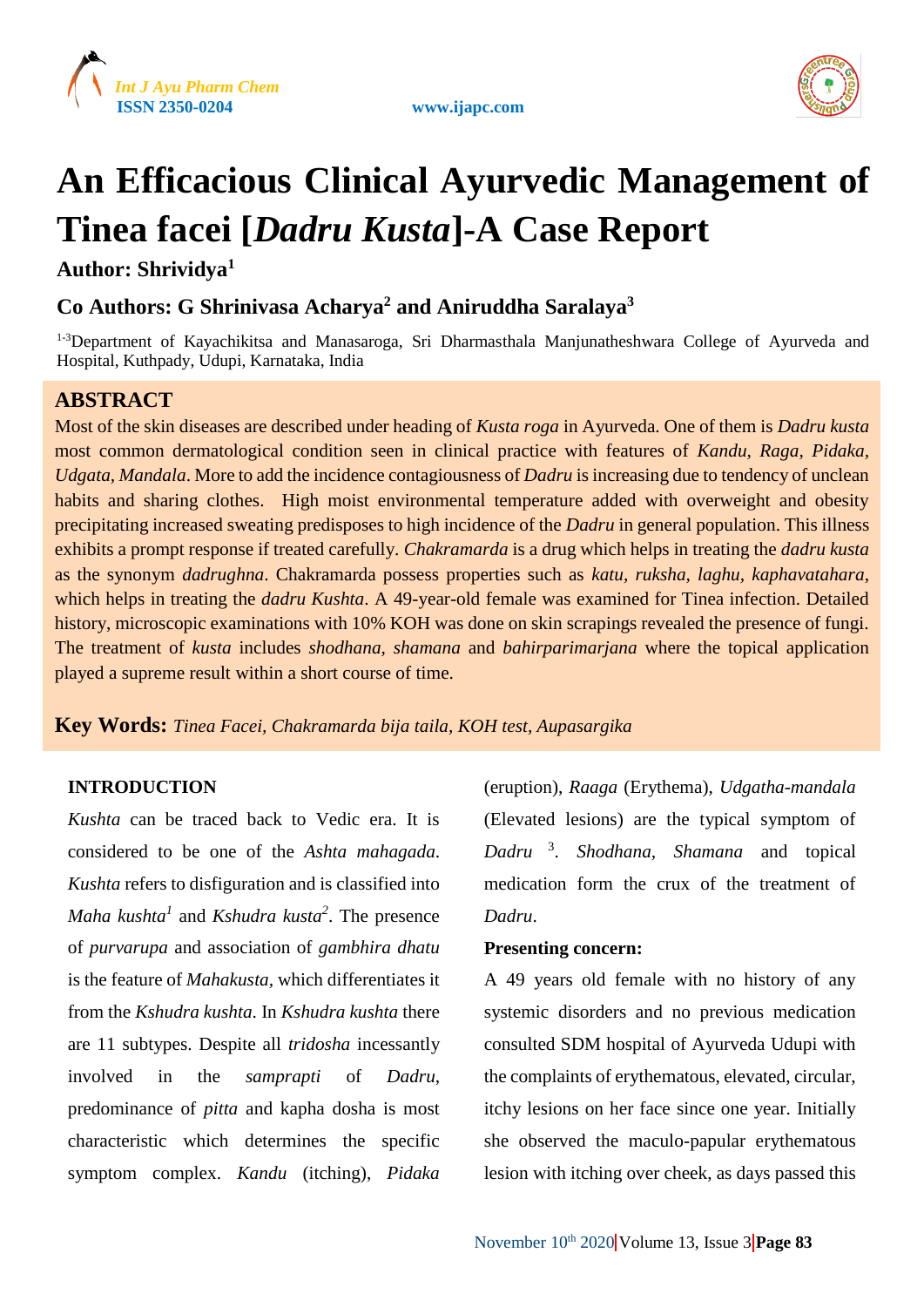

#### **ISSN 2350-0204 www.ijapc.com**



started spreading all over face very quickly. Sweating, humidity was aggravating factors and with no relieving factors. She also revealed the exchange of clothes with her sister. No contact with any chemicals or skin irritants and no previous medications for these particular complaints. With family history of superficial tinea infection.

### **Examination of skin:**

Colour and site-Erythematous elevated lesions over cheeks

Lesion type and Distribution- maculo-papular and Symmetrical

Skin type – Dry with normal elasticity

Temperature -Normal, Texture-rough over lesions

Sensation -Normal, Photosensitivity- Absent

Absence of Au spitz, Candle grease signs, Raynaud's phenomenon.

Lab investigation: She was suggested to undergo

KOH test using 10% KOH solution of the skin

scrapings directly and microscopic examination revealed the presence of fungi.

### *NIDANA PANCHAKA:*

*Nidana***:** In general the *Kushta nidanas* like *Aharaja,Viharaja,Acharaja* can be taken in account, but in particular case, *aupasargika* and *krimija, viharaja* holds good in the causation of the cutaneous fungal infection as such.

*Poorva rupa: Kandu,Raga*

*Rupa: Kandu,raga,pidaka,udgata,mandala. Upashaya:* Nothing Specific

*Samprapthi:* **Schematic representation:**

*Nidana*[sharing clothes]

Spreads from infected person[*aupasargika*

*Krimi* enters *twak*

Vitiation of *Rasa, Rakta, Mamsa, Lasika*

**Table 1** Comparision of *Lakshana* of *dadrukushta* with the Features of tinea facei

| Lakshana       | <b>Features</b>                                                                                         |
|----------------|---------------------------------------------------------------------------------------------------------|
| Kandu          | Itching - due to vitiation of kapha dosha                                                               |
| Raga           | Discolouration-probably due to the vitiation of vata and pitta dosha the redish brownish discolouration |
|                | is mainly found                                                                                         |
| Pidaka         | Maculo-papular lesions- vitiated pitta dosha                                                            |
| <b>Udgatha</b> | Elevated margin                                                                                         |
| <b>Mandala</b> | Circular patches                                                                                        |

# **TREATMENT**

Patient was advised for external application of *Chakramarda taila* twice a day after cleaning the affected area and left undisturbed and continued for 15days.

# **RESULTS**

Before and after treatment: An effective result was found within three days after the application, the symptoms like *raga, pidaka, kandu, udgatha* and *mandalatha,* showed the drastic changes as shown in the Figure 1 and Figure 2 below. To say there is maximum remission from the symptoms, with negative result of potassium hydroxide test, within short course of time and no reoccurrence during follow-up.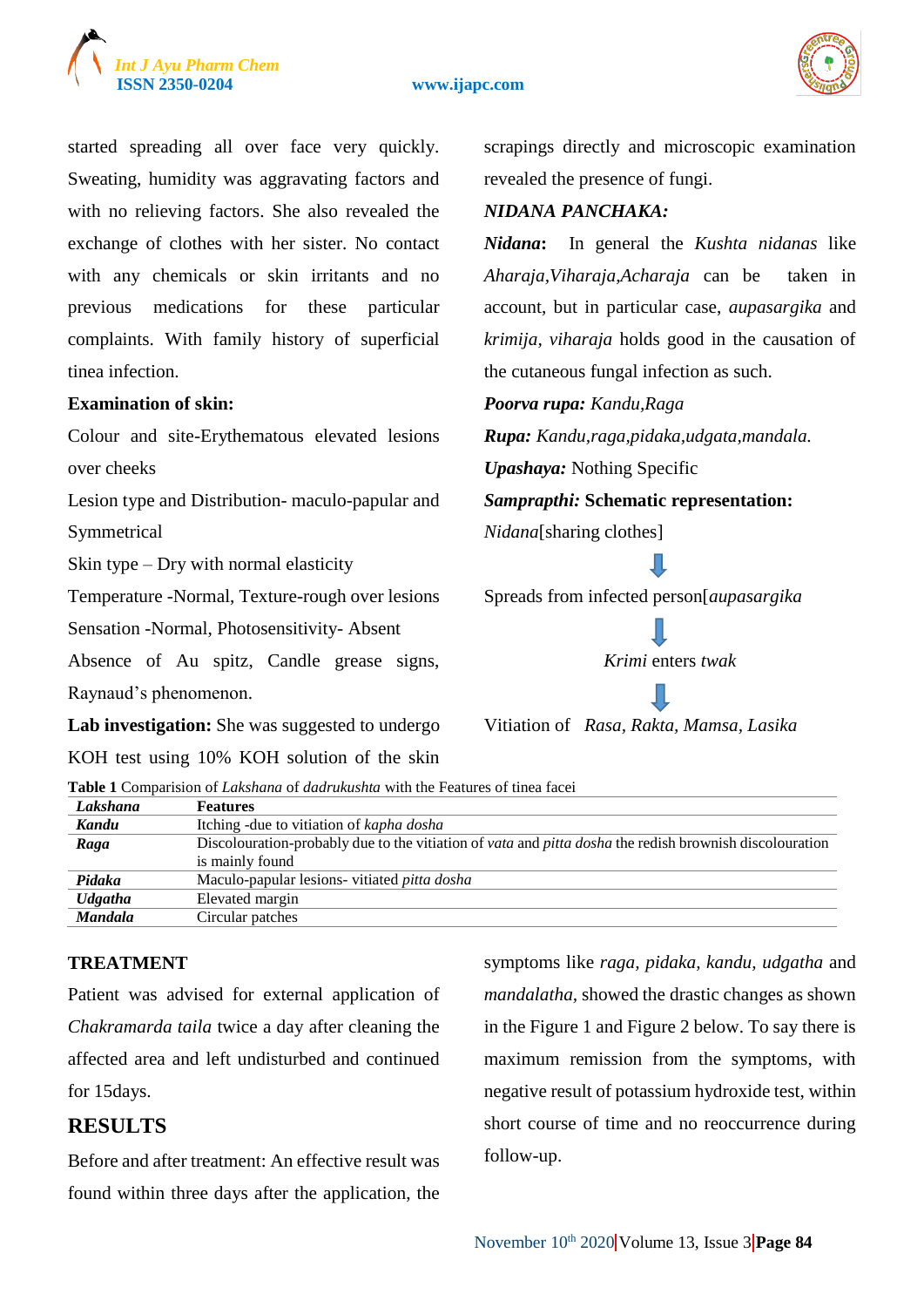



**Figure 1** (Before treatment)



**Figure 2 (**After treatment**) DISSCUSSION**

*Dadru kushta* is mentioned in all the texts with varied opinion *kshudra kushta* or *mahakushta,* doshic dominance and symptomatology, but considering the *lakshanas* like *kandu, raga pidaka, udgatha* and *mandala* signifies the *kapha pitta* dominance<sup>4</sup> matches with the signs and symptoms of the tinea infection like erythematous, round, elevated margin with central clearing and itching.

Further the potassium hydroxide test confirms the presence of tinea, which directly makes the diagnosis of *dadru kushta* as stated before where the *krimi* as one of the causative factors in manifestation of *dadru*. This spreads from person to person or on one's own body due to direct contact, exchange of clothes, overweight and obesity and moist climates add on to the propagation of infection. The revealed history of shared clothes aided in diagnosing the condition as *aupasargika* nature of *dadru kushta*. As mentioned *dadru* as *sankramika roga* in classics<sup>5</sup>. *Samanya chikitsa* is the management in general, considering the *bala* and *abala* of the patient and *roga*. *shodhana*, *shamana*, *vyadhihara rasayana* and *bahirparimarjana Chikitsa* are the crux of principles of treatment for *kustha*. Repeated administration of *shodhana* has been given importance in literatures. Due to fast and furious life, *bahirparimarjana chikitsa* would rather play a great role in the present condition.

External application of *chakramarda bija* taila helps in clearance of the disease as the superficial tinea infection is considered. Chakramarda due to its *dadrughna*, *Kandughna* and *krimihara* property, the Kapha and Pitta dominancy of the disease is rectified.

*Seed of chakramarda:* Fatty oil consisting of Oleic,Lenolic,Palmitic and Lignoceric acids and Sitosterol. It also contains glucoside like chryophanic acid<sup>6</sup>. Anthraquinones and fixed oils<sup>7</sup> , proved to have antifungal effect. *Pathya* & *Apathya* plays a vital role in remission of this disease and by *nidana parivarjana* helps to keep the disease progress in control.

# **CONCLUSION**

November 10<sup>th</sup> 2020 Volume 13, Issue 3 **Page 85** The medication selected is based on the direct action on the specified case which helped in correction of the pathogenesis and proved as documented evidence for the successful management and fast recovery of the *Dadrukustha* with respect to Tinea facei with *bahirparimarjana chikitsa* in form of *Chakramarda taila*. Thus, The

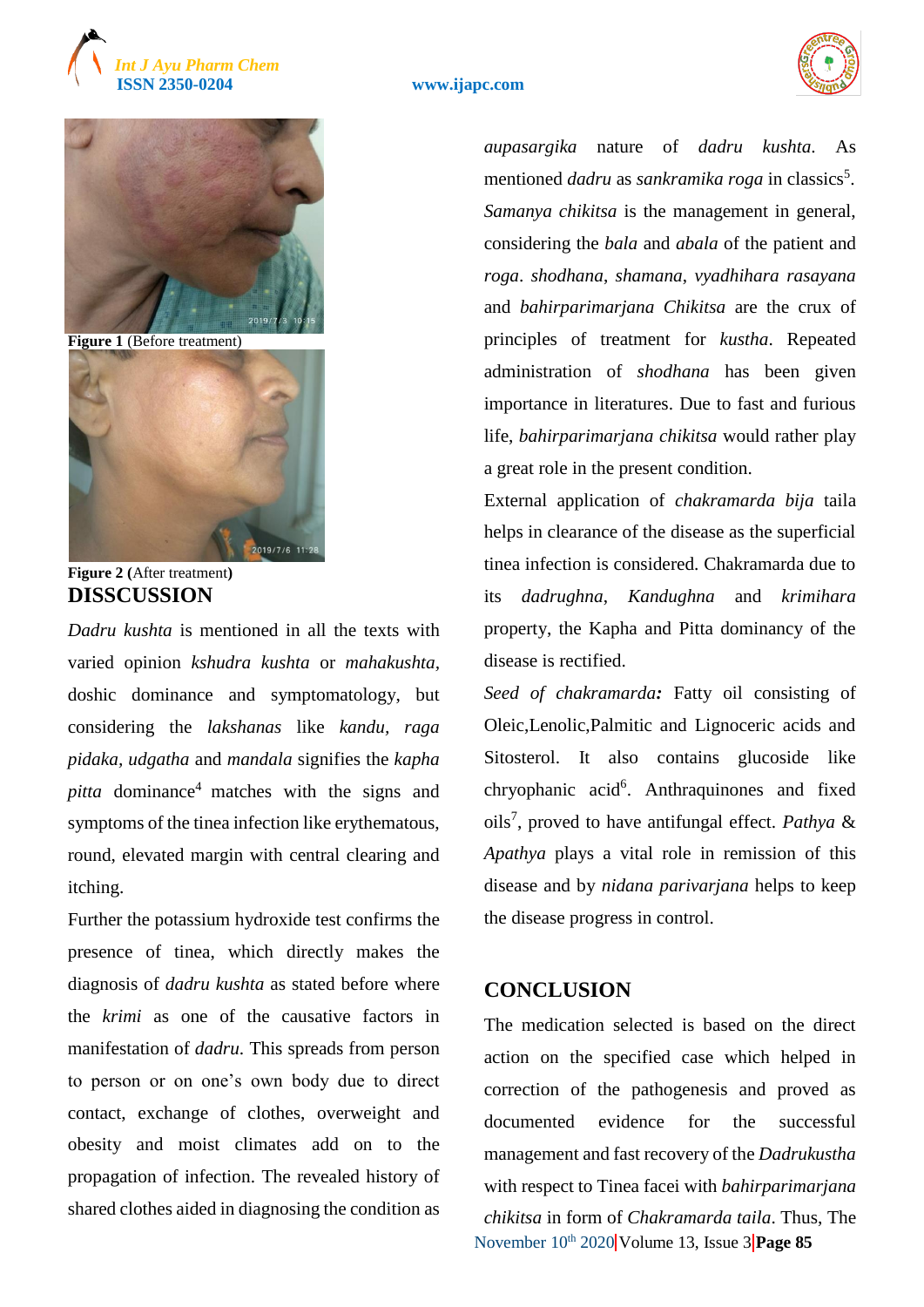





*Bahirparimarjana chikitsa* itself proved more efficient than any *shodhana*.